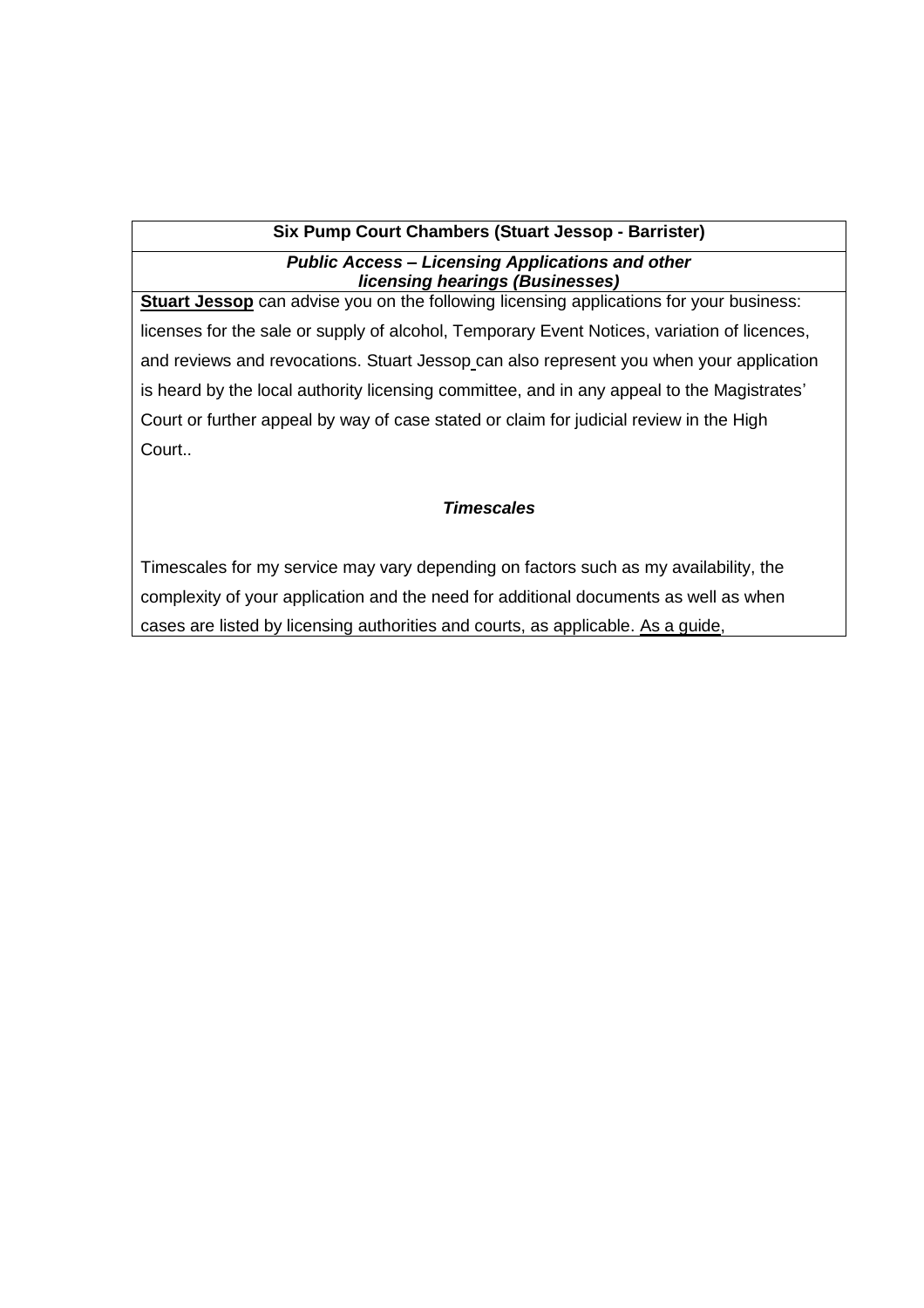written advice on your application will be available within two to four weeks where possible. Hearing dates for local authority licensing committees are set in advance, and **Stuart Jessop** will aim to represent you on your preferred hearing date where possible. As a guide, licensing hearings heard by the local authority are usually heard within a few weeks of an application being made or a review being conducted. There will not always be a hearing required. Appeals to the magistrates' Court against a decision of the local authority will normally take a few months to be heard and completed. However, there is likely to be more than one hearing, usually at least two, before the matter is finally resolved. If the local authority licensing committee refuses your application or suspends or revokes your licence, appeals must be made to the Magistrates' Court within 21 days.

Court fees are payable to the court on appeals and any legal challenge made to the High Court (see the court and tribunal fees section of the government website).

## *Fees*

I may charge fixed fees, which means that you will be charged a set amount of money for the work. Below I have provided estimates based on average fixed fees for my work. All fees exclude VAT (where applicable).

If you are charged fixed fees, these may vary depending on your needs – for example, your fees may be towards the higher end of the range if you need more detailed advice and/or you have a more complex or voluminous application, legal challenge or appeal. If you have a particularly complex application, your fees may also be higher than the estimates below.

Costs may be payable by you to the opposing party if you lose your case and although costs can sometimes be applied for if successful there is no guarantee that costs will be awarded to you.

| Stage of case                                                                                                                                                    | <b>Ranges of fixed fees (estimates)</b> |
|------------------------------------------------------------------------------------------------------------------------------------------------------------------|-----------------------------------------|
| Written advice on your application                                                                                                                               | £1000 - £5000 (depending on complexity  |
|                                                                                                                                                                  | - certain very large cases can be more) |
| Preparation, including meetings with you and                                                                                                                     | £2000= £5000 plus                       |
| assistance with drafting of application and<br>where the case is an appeal to the<br>magistrates' court includes skeleton<br>arguments and all other preparation | (depending on complexity and volume)    |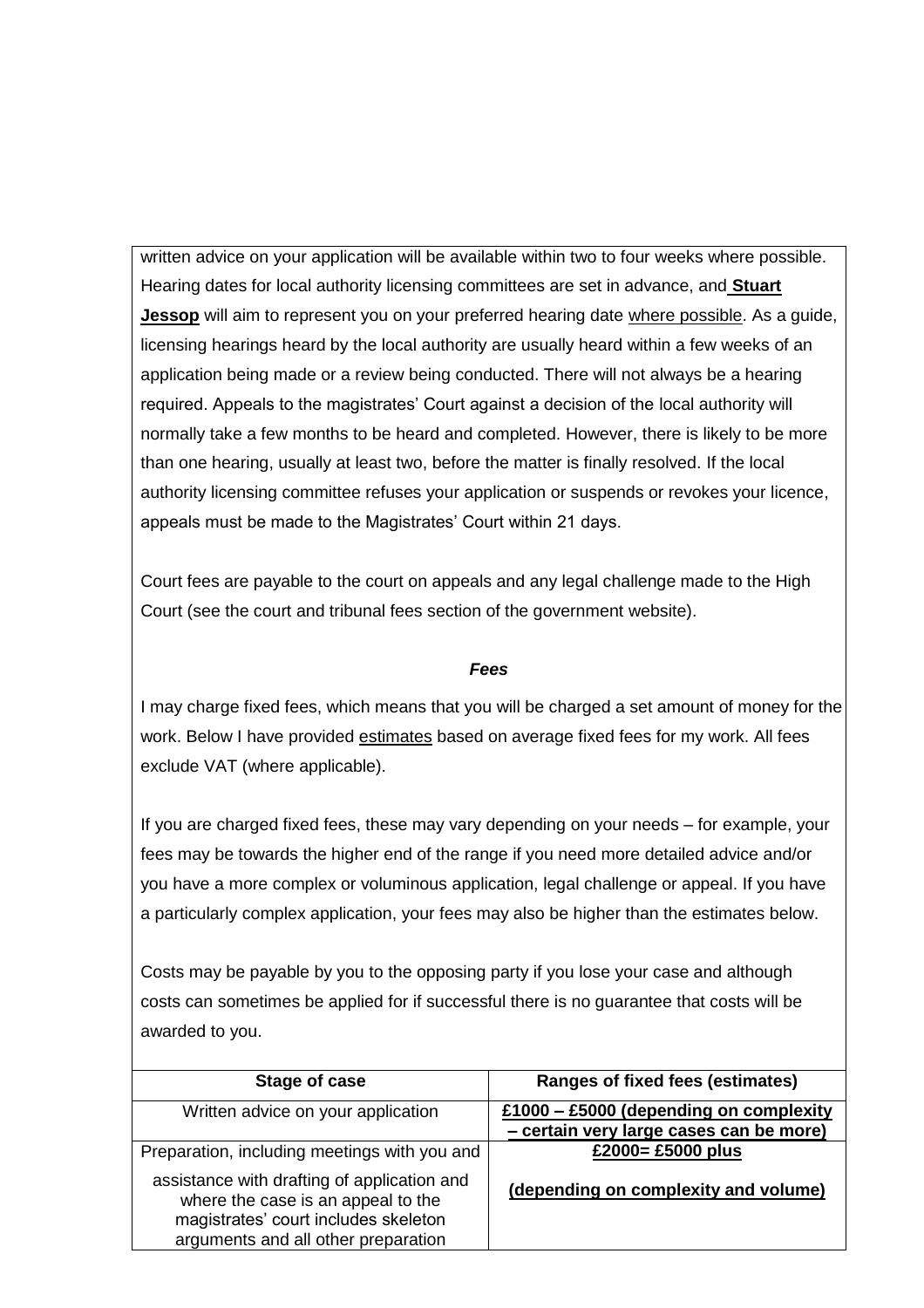| (including assistance with statements and<br>preparing bundles for appeals)                                                                                                                     |                     |  |
|-------------------------------------------------------------------------------------------------------------------------------------------------------------------------------------------------|---------------------|--|
| Local authority licensing committee hearing                                                                                                                                                     | £1500-3000          |  |
| Appeal to the Magistrates' Court – initial                                                                                                                                                      | £1500-£2500         |  |
| hearing                                                                                                                                                                                         |                     |  |
| Appeal to the Magistrates' Court – full                                                                                                                                                         | £2000-£3500 per day |  |
| hearing                                                                                                                                                                                         |                     |  |
| <b>Contact Us</b>                                                                                                                                                                               |                     |  |
| All information is correct as of 1 <sup>st</sup> January 2020, but fees are estimates only. For a quotation,<br>please contact the clerks on 020 7797 8400 (or e-mail clerks@6pumpcourt.co.uk). |                     |  |